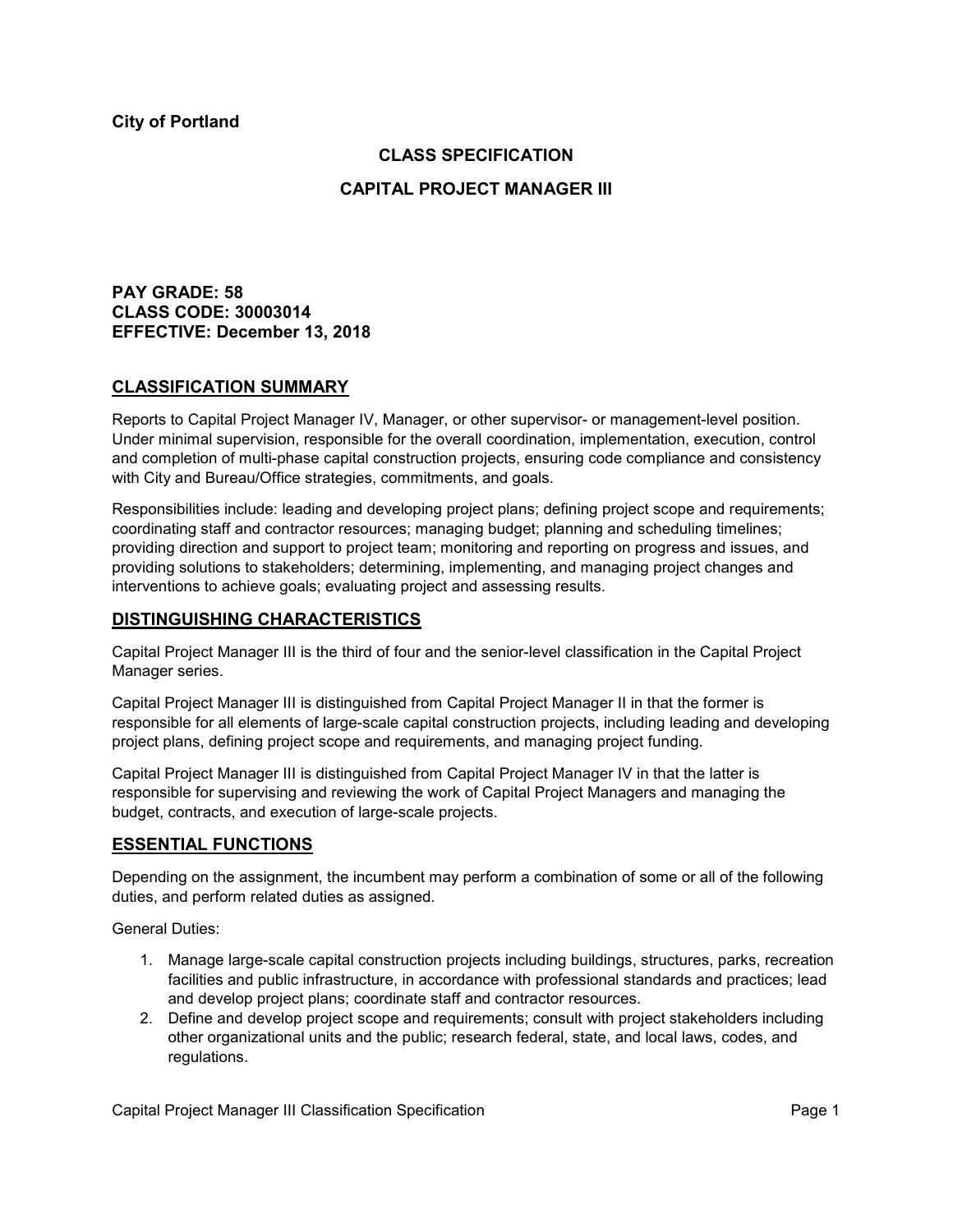- 3. Prepare and review design and construction cost estimates; inspect project work to ensure specifications are met and project complies with federal, state, and local laws, regulations, and policies; manage project schedules and budgets; coordinate meetings with stakeholders.
- 4. Manage and participate in procurement of construction and design contractors; develop bid solicitations; participate in pre-construction conferences.
- 5. Oversee contracts with contractors and consultants; negotiate change orders; process progress payments; accept deliverables; monitor and ensure compliance.
- 6. Provide professional and technical advice to City Bureaus/Offices including project solutions, alternative methods, and funding sources.
- 7. Assemble project team; assign work to team members; monitor work of project teams.
- 8. Collaborate with Capital Project Managers, engineers, architects and technicians from other projects and units to complete capital projects of a broader scope and complexity.
- 9. Create and promote an equitable workplace that demonstrates an environment respectful of living and working in a multicultural society.

Specific Duties:

In addition to the General Duties, the incumbent may perform a combination of some or all of the following duties specific to the position.

1. Oversees, plans, coordinates, and manages the design, construction, maintenance, and renovation of city owned facilities and real properties.

# **SUPERVISION RECEIVED AND EXERCISED**

The work of this classification is performed under minimal supervision by a Capital Project Manager IV, Manager, or other supervisor- or management-level position.

This classification may supervise employees and may lead staff on assigned programs, projects, and functions.

# **KNOWLEDGE/SKILLS/ABILITIES REQUIRED**

Depending on the assignment, the incumbent may be required to have some or all of the following knowledge, skills, and abilities.

- 1. Knowledge of laws, statutes, ordinances, codes, and regulations related to public works, transportation, building construction, and zoning.
- 2. Knowledge of public works and facilities planning and maintenance, and project funding, budgeting, and scheduling.
- 3. Knowledge of engineering, construction, or maintenance technologies related to assigned projects.
- 4. Thorough knowledge of principles, processes, systems, and techniques of capital construction project and contract management.
- 5. Ability to manage multiple complex and concurrent projects.
- 6. Ability to research and apply current cost estimation techniques.
- 7. Ability to maintain project records consistent with applicable standards.
- 8. Ability to communicate effectively, both verbally and in writing; present information, reports and recommendations clearly and timely to both internal and external project stakeholders.
- 9. Ability to exercise sound, independent judgment and initiative within established guidelines.
- 10. Ability to establish and maintain effective working relationships with a diverse workforce, Bureau/Office staff, the public, and others encountered in the course of work.
- 11. Ability to demonstrate tact, diplomacy, and patience, and gain cooperation through discussion and collaboration.

Capital Project Manager III Classification Specification **Page 2** and Page 2